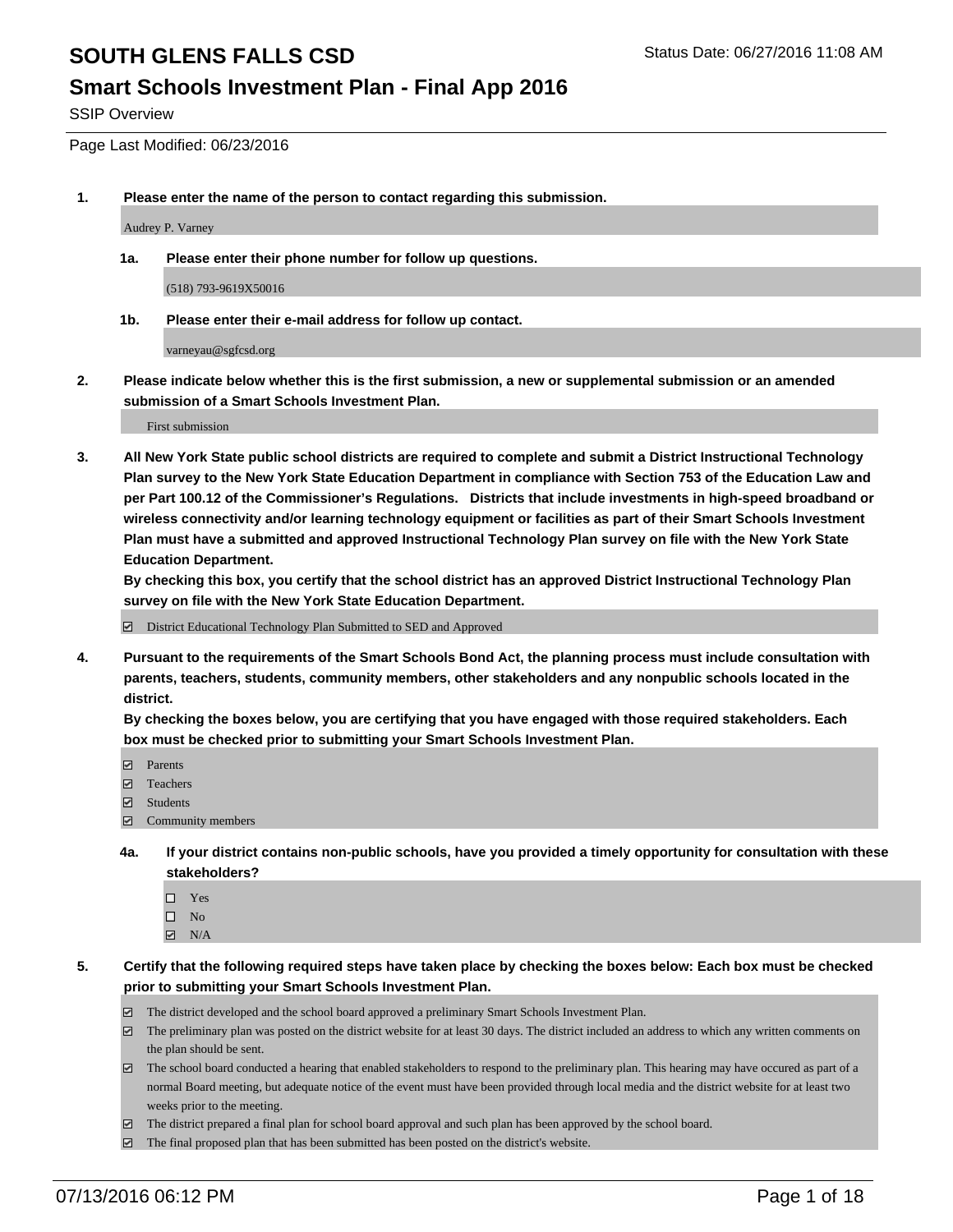#### **Smart Schools Investment Plan - Final App 2016**

SSIP Overview

Page Last Modified: 06/23/2016

**5a. Please upload the proposed Smart Schools Investment Plan (SSIP) that was posted on the district's website. Note that this should be different than your recently submitted Educational Technology Survey. The Final SSIP, as approved by the School Board, should also be posted on the website and remain there during the course of the projects contained therein.**

SGF-Tech-Plan-2016.pdf

**6. Please enter an estimate of the total number of students and staff that will benefit from this Smart Schools Investment Plan based on the cumulative projects submitted to date.**

3,800

**7. An LEA/School District may partner with one or more other LEA/School Districts to form a consortium to pool Smart Schools Bond Act funds for a project that meets all other Smart School Bond Act requirements. Each school district participating in the consortium will need to file an approved Smart Schools Investment Plan for the project and submit a signed Memorandum of Understanding that sets forth the details of the consortium including the roles of each respective district.**

 $\Box$  The district plans to participate in a consortium to partner with other school district(s) to implement a Smart Schools project.

**8. Please enter the name and 6-digit SED Code for each LEA/School District participating in the Consortium.**

| <b>Partner LEA/District</b> | ISED BEDS Code |
|-----------------------------|----------------|
| (No Response)               | (No Response)  |

**9. Please upload a signed Memorandum of Understanding with all of the participating Consortium partners.**

(No Response)

**10. Your district's Smart Schools Bond Act Allocation is:**

\$2,230,126

**11. Enter the budget sub-allocations by category that you are submitting for approval at this time. If you are not budgeting SSBA funds for a category, please enter 0 (zero.) If the value entered is \$0, you will not be required to complete that survey question.**

|                                       | Sub-         |
|---------------------------------------|--------------|
|                                       | Allocations  |
| <b>School Connectivity</b>            | 920,979      |
| Connectivity Projects for Communities | 0            |
| <b>Classroom Technology</b>           | 86,326       |
| Pre-Kindergarten Classrooms           | O            |
| Replace Transportable Classrooms      |              |
| High-Tech Security Features           | 795,187      |
| Totals:                               | 1,802,492.00 |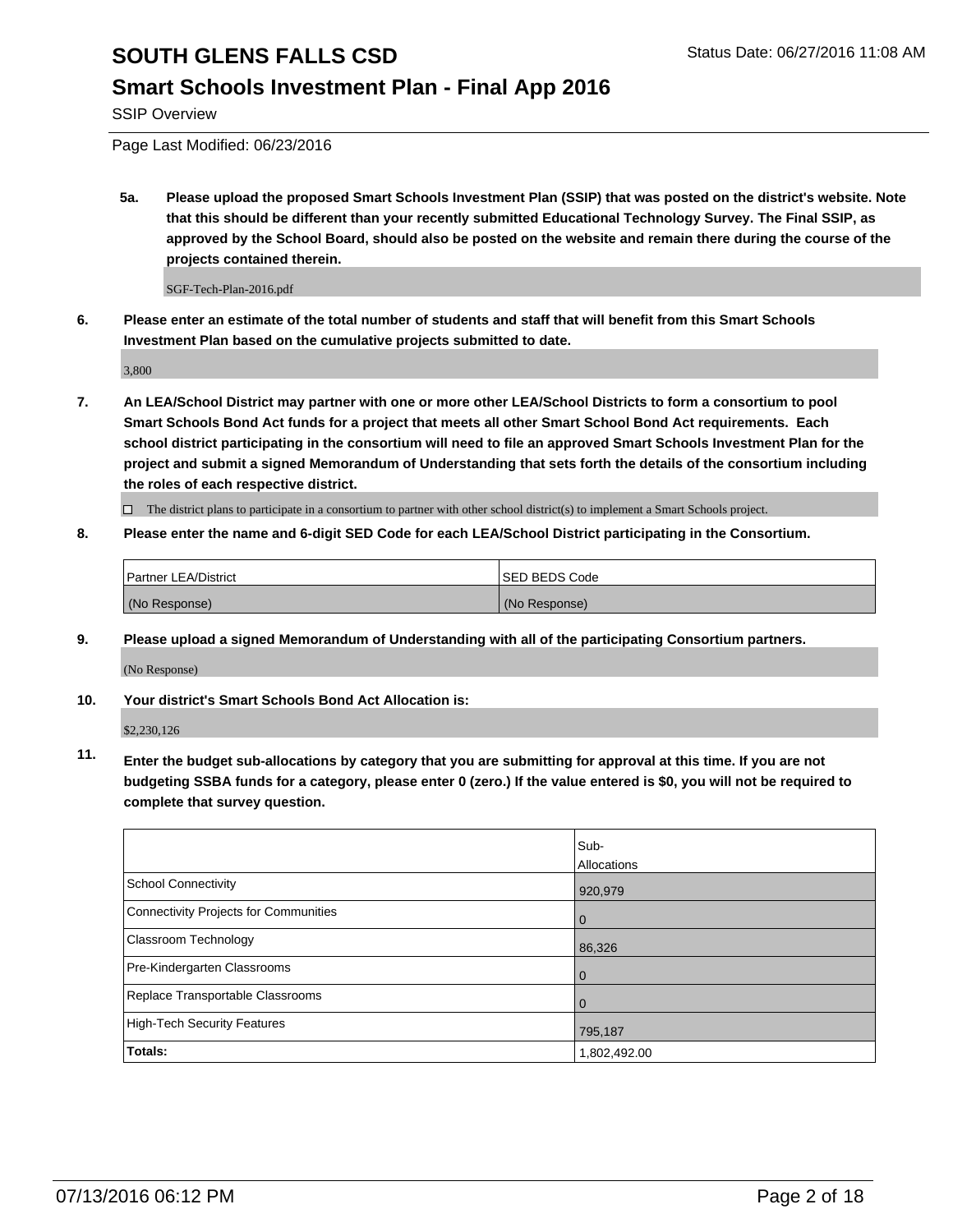### **Smart Schools Investment Plan - Final App 2016**

School Connectivity

Page Last Modified: 06/23/2016

- **1. In order for students and faculty to receive the maximum benefit from the technology made available under the Smart Schools Bond Act, their school buildings must possess sufficient connectivity infrastructure to ensure that devices can be used during the school day. Smart Schools Investment Plans must demonstrate that:**
	- **sufficient infrastructure that meets the Federal Communications Commission's 100 Mbps per 1,000 students standard currently exists in the buildings where new devices will be deployed, or**
	- **is a planned use of a portion of Smart Schools Bond Act funds, or**
	- **is under development through another funding source.**

**Smart Schools Bond Act funds used for technology infrastructure or classroom technology investments must increase the number of school buildings that meet or exceed the minimum speed standard of 100 Mbps per 1,000 students and staff within 12 months. This standard may be met on either a contracted 24/7 firm service or a "burstable" capability. If the standard is met under the burstable criteria, it must be:**

**1. Specifically codified in a service contract with a provider, and**

**2. Guaranteed to be available to all students and devices as needed, particularly during periods of high demand, such as computer-based testing (CBT) periods.**

#### **Please describe how your district already meets or is planning to meet this standard within 12 months of plan submission.**

Total student enrollment as of October 2015 was 3,221 and 500 staff.The district will have more redundancy, all 8 school buildings will still be able communicate internally as well as access internet, phone service, PA, security systems and operate normally. Each building is connected to other building using Time Warner Cable (TWC) 1GB fiber, and the middle and high schools are connected using a 2GB fiber. The high school has 2 connections to the internet, a 150MB connection from NERIC and a 150MB connection from First Light. The middle school has a dedicated 100MB connection from First Light.

- **1a. If a district believes that it will be impossible to meet this standard within 12 months, it may apply for a waiver of this requirement, as described on the Smart Schools website. The waiver must be filed and approved by SED prior to submitting this survey.**
	- $\Box$  By checking this box, you are certifying that the school district has an approved waiver of this requirement on file with the New York State Education Department.

### **2. Connectivity Speed Calculator (Required)**

|                  | Number of<br>Students | Multiply by<br>100 Kbps | Divide by 1000 Current Speed<br>to Convert to<br>Reauired<br>Speed in Mb | lin Mb | Expected<br>Speed to be<br>Attained Within Required<br>12 Months | Expected Date<br><b>When</b><br>Speed Will be<br><b>Met</b> |
|------------------|-----------------------|-------------------------|--------------------------------------------------------------------------|--------|------------------------------------------------------------------|-------------------------------------------------------------|
| Calculated Speed | 3.200                 | 320,000                 | 320                                                                      | 400    | (No<br>Response)                                                 | (No<br>Response)                                            |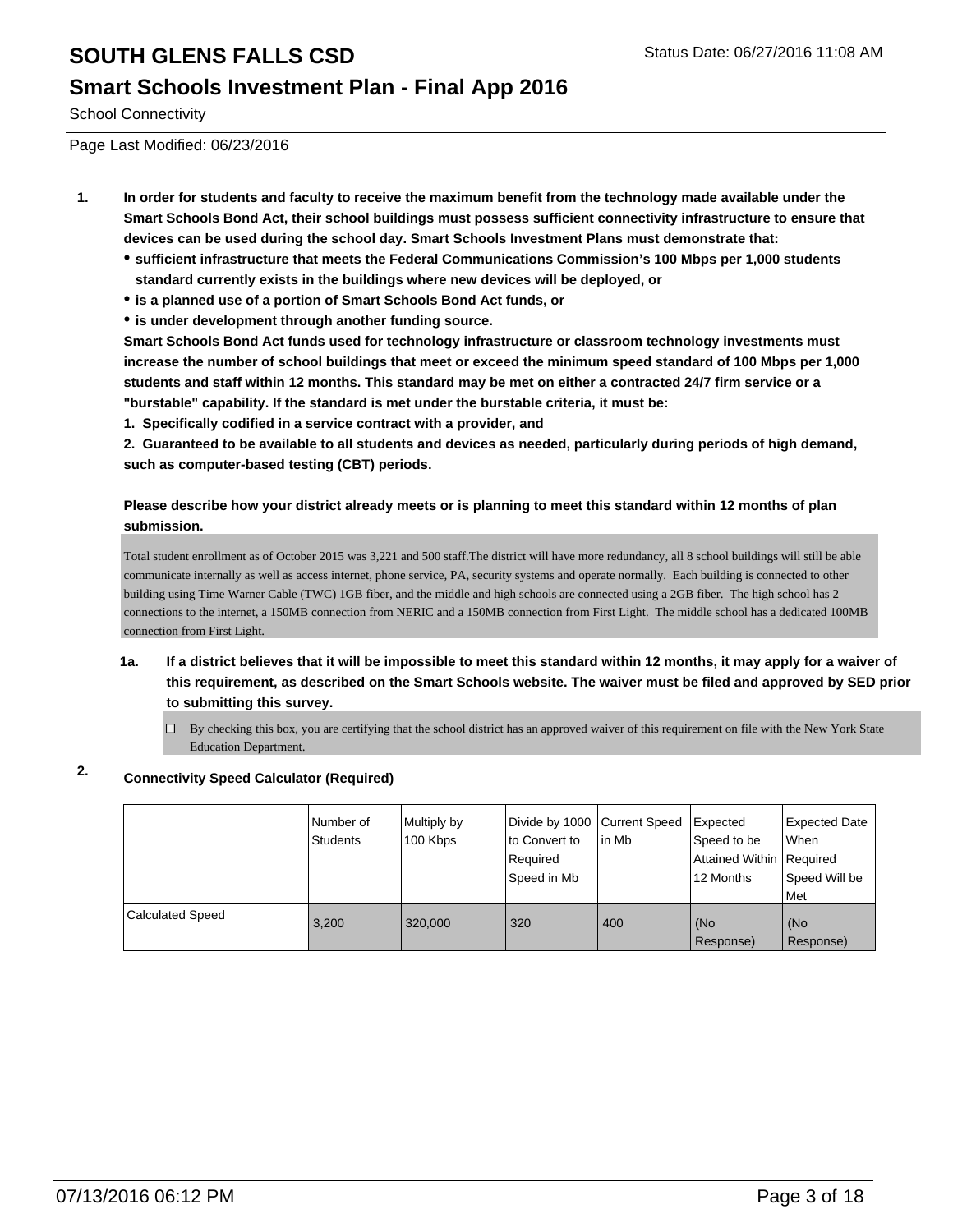#### **Smart Schools Investment Plan - Final App 2016**

School Connectivity

Page Last Modified: 06/23/2016

#### **3. Describe how you intend to use Smart Schools Bond Act funds for high-speed broadband and/or wireless connectivity projects in school buildings.**

The funds for high-speed broadband and wireless connectivity will expand and upgrade the existing network. In the Middle School and High School we will be replacing core switches. In all six instructional buildings we will be updating the fiber optic connection between main data frames and intermediate frame. All access points will be updated to the newer standards, increasing device speeds. Access points will be added to provide full coverage in all district buildings.The funds for high-speed broadband and wireless connectivity will improve security with all entire buildings upgraded for full two-way communication to the common areas, classrooms and offices. This will help us with our internal communications in an emergency situation and on a daily basis when contacting staff, students and teachers. Enhancing our wireless capability will allow teachers to access our student management system throughout the building. This is the main way we communicate student information with our parents. Teachers will be able to post grades, period by period attendance,and assignments from anywhere in the district quickly and this will increase our timeliness to parents. Students and teachers will also be able to communicate with each other in real time through the use of technology. Through our technology plan, we are increasing wireless and the number of computers for student use at every level. Teachers, staff and students will be trained on Google Apps and will be using this frequently in the classroom setting for collaboration as well as in day-to-day operations. Teachers will be able to comment on student work and students will be able to work on projects with each other at the same time. Staff will be able to access transportation routing software, financial management software, energy management system and work order management software for building operations, grounds, security and technology maintenance.

**4. Describe the linkage between the district's District Instructional Technology Plan and the proposed projects. (There should be a link between your response to this question and your response to Question 1 in Part E. Curriculum and Instruction "What are the district's plans to use digital connectivity and technology to improve teaching and learning?)**

Through our technology plan, we are increasing wireless and the number of computers for student use at every level. Teachers, staff and students will be trained on Google Apps and will be using this frequently in the classroom setting for collaboration as well as in day-to-day operations. Teachers will be able to comment on student work and students will be able to work on projects with each other at the same time. The technology plan cycle includes the goal to go 1:1 with students in grades 6-12. We will be purchasing Dell Chromebooks for our students with this money. Students will be charging their assigned computers at home and these computers do not need us to provide extra electrical infrastructure in our building. The funds for high-speed broadband and wireless connectivity will expand and upgrade the existing network. In the Middle School and High School we will be replacing core switches. In all six instructional buildings we will be updating the fiber optic connection between main data frames and intermediate frame. All access points will be updated to the newer standards, increasing device speeds. Access points will be added to provide full coverage in all district buildings.The funds for high-speed broadband and wireless connectivity will improve security with all entire buildings upgraded for full twoway communication to the common areas, classrooms and offices.

**5. If the district wishes to have students and staff access the Internet from wireless devices within the school building, or in close proximity to it, it must first ensure that it has a robust Wi-Fi network in place that has sufficient bandwidth to meet user demand.**

**Please describe how you have quantified this demand and how you plan to meet this demand.**

Each building is connected to other building using Time Warner Cable (TWC) 1GB fiber, and the middle and high schools are connected using a 2GB fiber. The high school has 2 connections to the internet, a 150MB connection from NERIC and a 150MB connection from First Light. The middle school has a dedicated 100MB connection from First Light.

**6. As indicated on Page 5 of the guidance, the Office of Facilities Planning will have to conduct a preliminary review of all capital projects, including connectivity projects.**

| Proiect Number        |
|-----------------------|
| 52-14-01-04-7-999-003 |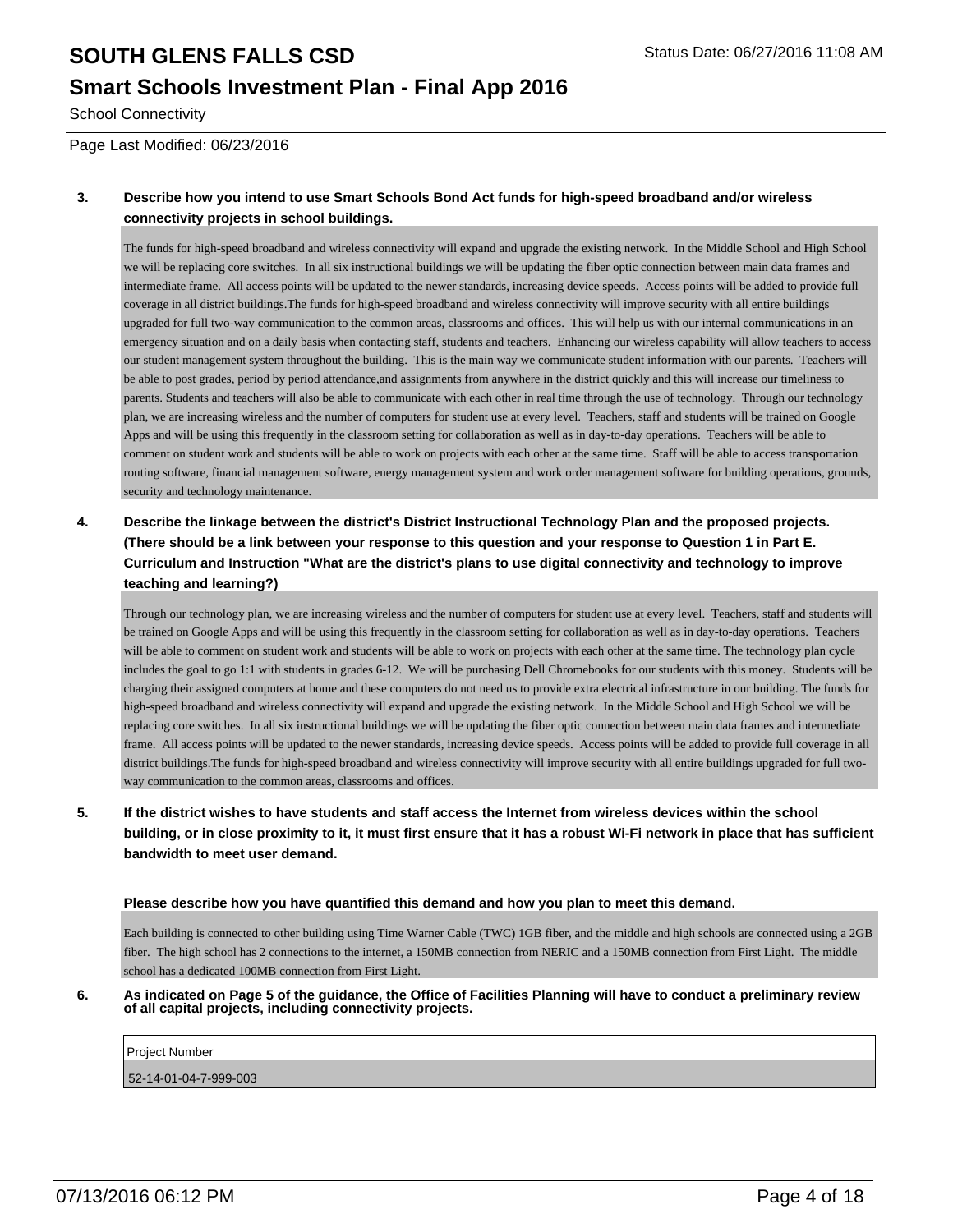### **Smart Schools Investment Plan - Final App 2016**

School Connectivity

Page Last Modified: 06/23/2016

**7. Certain high-tech security and connectivity infrastructure projects may be eligible for an expedited review process as determined by the Office of Facilities Planning.**

**Was your project deemed eligible for streamlined review?**

Yes

**7a. Districts that choose the Streamlined Review Process will be required to certify that they have reviewed all installations with their licensed architect or engineer of record and provide that person's name and license number. The licensed professional must review the products and proposed method of installation prior to implementation and review the work during and after completion in order to affirm that the work was codecompliant, if requested.**

 $\Box$  I certify that I have reviewed all installations with a licensed architect or engineer of record.

**8. Include the name and license number of the architect or engineer of record.**

**entered in the SSIP Overview overall budget.** 

| <sup>I</sup> Name | License Number |
|-------------------|----------------|
| Greg Klokiw       | 258631         |

**9. If you are submitting an allocation for School Connectivity complete this table. Note that the calculated Total at the bottom of the table must equal the Total allocation for this category that you**

|                                            | Sub-<br>Allocation |
|--------------------------------------------|--------------------|
| Network/Access Costs                       | 548,937            |
| <b>Outside Plant Costs</b>                 | $\overline{0}$     |
| School Internal Connections and Components | 372,042            |
| <b>Professional Services</b>               | $\overline{0}$     |
| Testing                                    | $\overline{0}$     |
| Other Upfront Costs                        | $\overline{0}$     |
| <b>Other Costs</b>                         | $\overline{0}$     |
| Totals:                                    | 920,979.00         |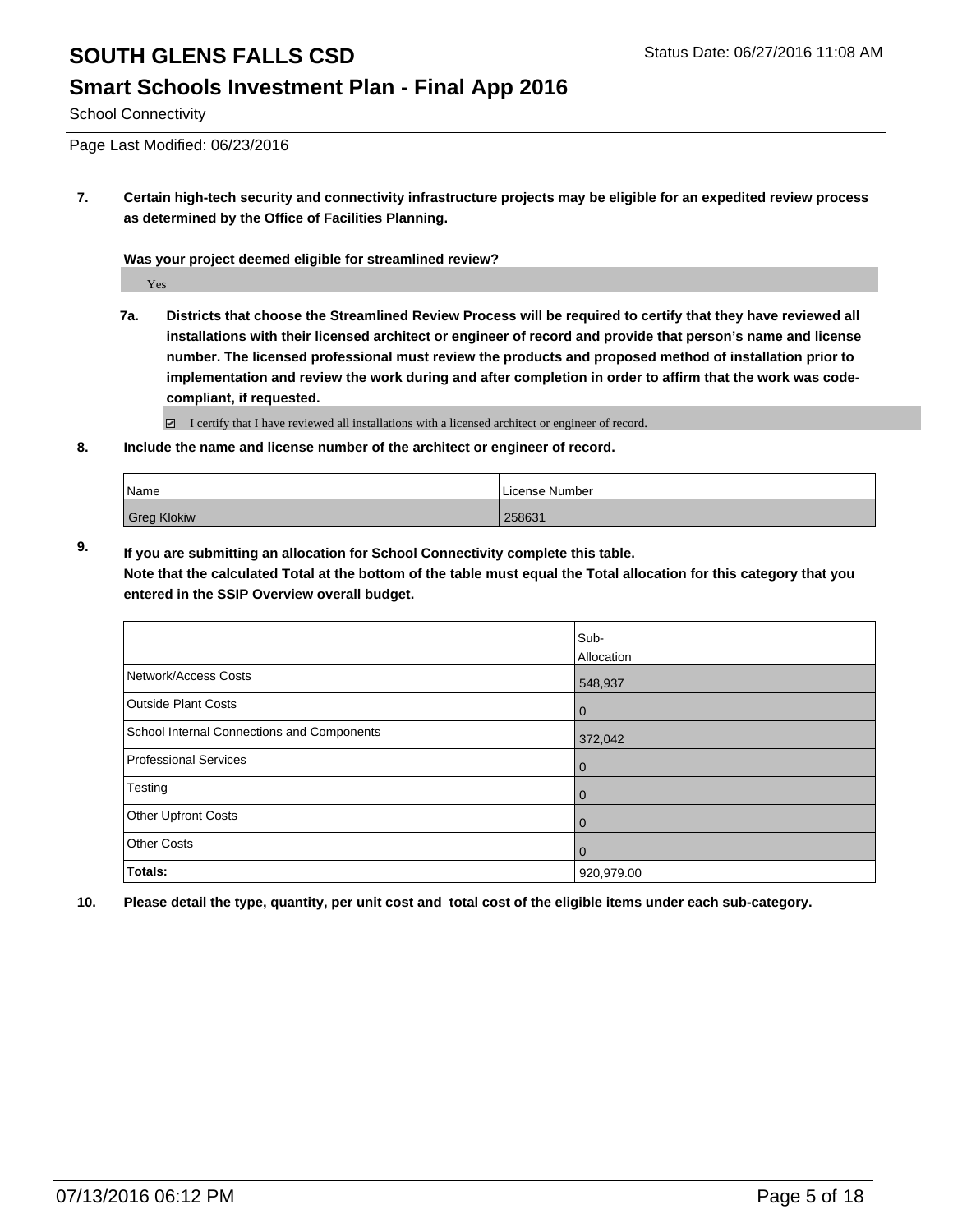# **Smart Schools Investment Plan - Final App 2016**

School Connectivity

Page Last Modified: 06/23/2016

| Select the allowable expenditure<br>type.<br>Repeat to add another item under<br>each type. | Item to be purchased<br>Quantity                                                                                                                         |               | Cost per Item | Total Cost |
|---------------------------------------------------------------------------------------------|----------------------------------------------------------------------------------------------------------------------------------------------------------|---------------|---------------|------------|
| <b>Connections/Components</b>                                                               | Summit 1100W AC PSE FB                                                                                                                                   | 232           | 387           | 89,784     |
| Connections/Components                                                                      | PWR CORD 15A USA NEMAS-15 C15                                                                                                                            | 232           | 9             | 2,088      |
| <b>Network/Access Costs</b>                                                                 | X460-G2-48p-10GE4-Base                                                                                                                                   | 116           | 2,859         | 331,644    |
| Connections/Components                                                                      | Summit Fan module FB                                                                                                                                     | 116           | 105           | 12,180     |
| <b>Network/Access Costs</b>                                                                 | <b>WS-AP39351-FCC</b>                                                                                                                                    | 275           | 422           | 116,050    |
| <b>Network/Access Costs</b>                                                                 | WS-AP3935E-FCC                                                                                                                                           | 20            | 458           | 9,160      |
| <b>Network/Access Costs</b>                                                                 | WS-ANT-5DIP-4 DIPOLE                                                                                                                                     | 20            | 20            | 400        |
| <b>Network/Access Costs</b>                                                                 | Summitt X460-G2 VIM-2ss                                                                                                                                  | 123           | 210           | 25,830     |
| <b>Network/Access Costs</b>                                                                 | WS-ANT-2DIP-4 DIPOLE                                                                                                                                     | 20            | 20            | 400        |
| <b>Network/Access Costs</b>                                                                 | WS-MBI-WALL03 WALL MTG BRKT                                                                                                                              | 20            | 16            | 320        |
| Connections/Components                                                                      | Stacking Cable.5M                                                                                                                                        | 199           | 69            | 13,731     |
| Connections/Components                                                                      | 1000BASE-SX SFP 10 Pack Hi                                                                                                                               | 5             | 1,042         | 5,210      |
| <b>Connections/Components</b>                                                               | Stacking Cable 1.5M                                                                                                                                      | 34            | 105           | 3,570      |
| <b>Connections/Components</b>                                                               | Outlets/patch cords - material                                                                                                                           | 1,475         | 53            | 77,976     |
| <b>Connections/Components</b>                                                               | Outlets/patch cords - Labor &<br>installation                                                                                                            | 1,475         | 86            | 126,350    |
| <b>Connections/Components</b>                                                               | Cable & electric management Closet<br>build out - material                                                                                               | 12            | 737           | 8,842      |
| <b>Connections/Components</b>                                                               | Cable & electric management Closet<br>buildout - labor                                                                                                   | 12            | 283           | 3,391      |
| <b>Connections/Components</b>                                                               | Cabling & Fiber-material 24 strand SM<br>armored fiber, materials                                                                                        | 8             | 1,983         | 15,860     |
| Connections/Components                                                                      | Cabling & Fiber - 24 strand SM<br>armored fiber, installation                                                                                            | 8             | 1,632         | 13,060     |
| <b>Network/Access Costs</b>                                                                 | District Extra Labor - After school<br>hours for district employees as<br>overtime. Costs could include<br>purchasing of extra help to complete<br>task. | (No Response) | (No Response) | 65,133     |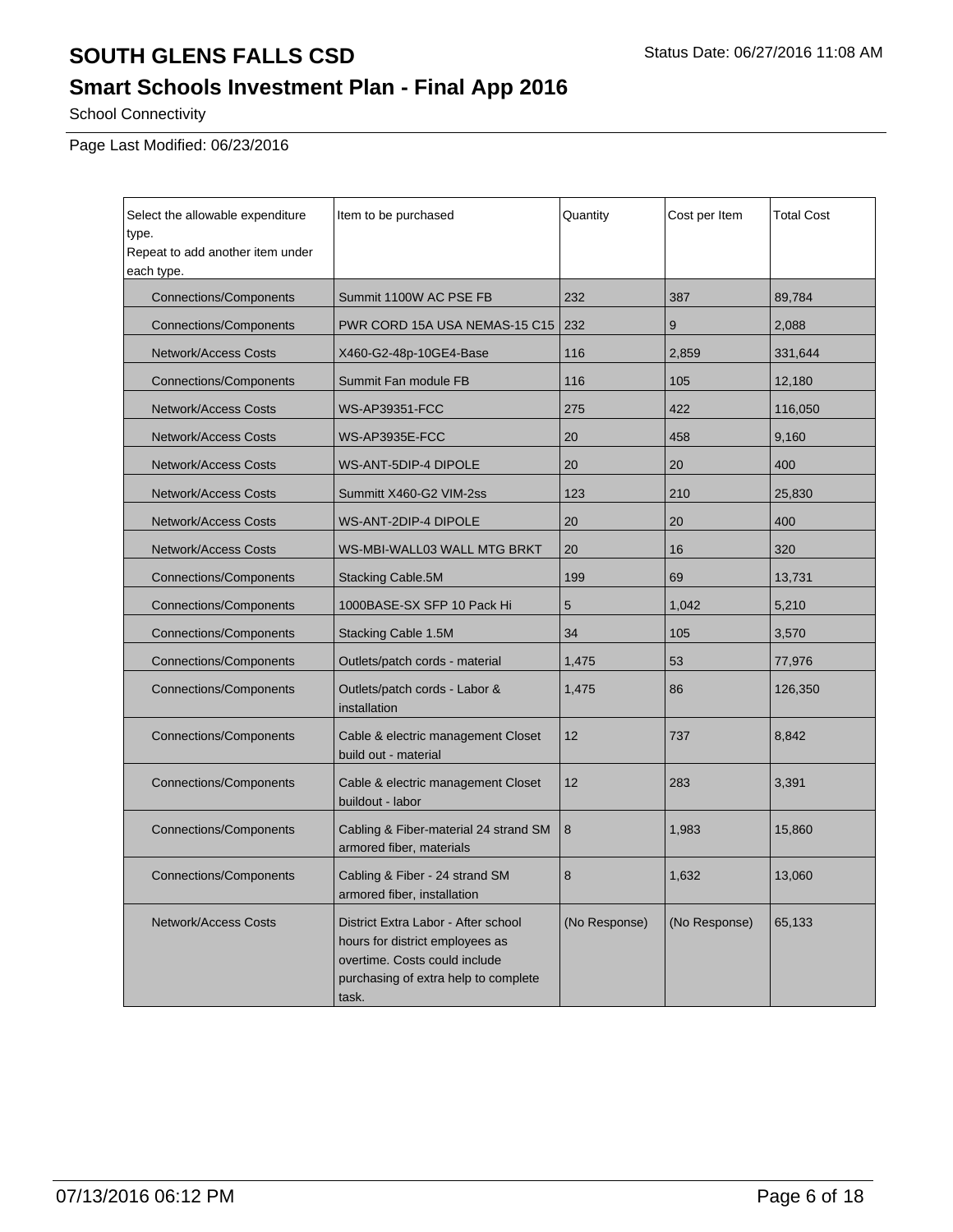### **Smart Schools Investment Plan - Final App 2016**

Community Connectivity (Broadband and Wireless)

Page Last Modified: 06/23/2016

**1. Describe how you intend to use Smart Schools Bond Act funds for high-speed broadband and/or wireless connectivity projects in the community.**

(No Response)

**2. Please describe how the proposed project(s) will promote student achievement and increase student and/or staff access to the Internet in a manner that enhances student learning and/or instruction outside of the school day and/or school building.**

(No Response)

**3. Community connectivity projects must comply with all the necessary local building codes and regulations (building and related permits are not required prior to plan submission).**

 $\boxdot$  I certify that we will comply with all the necessary local building codes and regulations.

**4. Please describe the physical location of the proposed investment.**

(No Response)

**5. Please provide the initial list of partners participating in the Community Connectivity Broadband Project, along with their Federal Tax Identification (Employer Identification) number.**

| Project Partners | <b>IFederal ID#</b> |
|------------------|---------------------|
| (No Response)    | (No Response)       |

**6. If you are submitting an allocation for Community Connectivity, complete this table. Note that the calculated Total at the bottom of the table must equal the Total allocation for this category that you**

**entered in the SSIP Overview overall budget.**

|                                    | Sub-Allocation |
|------------------------------------|----------------|
| Network/Access Costs               | (No Response)  |
| <b>Outside Plant Costs</b>         | (No Response)  |
| <b>Tower Costs</b>                 | (No Response)  |
| <b>Customer Premises Equipment</b> | (No Response)  |
| <b>Professional Services</b>       | (No Response)  |
| Testing                            | (No Response)  |
| <b>Other Upfront Costs</b>         | (No Response)  |
| <b>Other Costs</b>                 | (No Response)  |
| Totals:                            |                |

| Select the allowable expenditure | Item to be purchased | Quantity      | Cost per Item | <b>Total Cost</b> |
|----------------------------------|----------------------|---------------|---------------|-------------------|
| type.                            |                      |               |               |                   |
| Repeat to add another item under |                      |               |               |                   |
| each type.                       |                      |               |               |                   |
| (No Response)                    | (No Response)        | (No Response) | (No Response) | (No Response)     |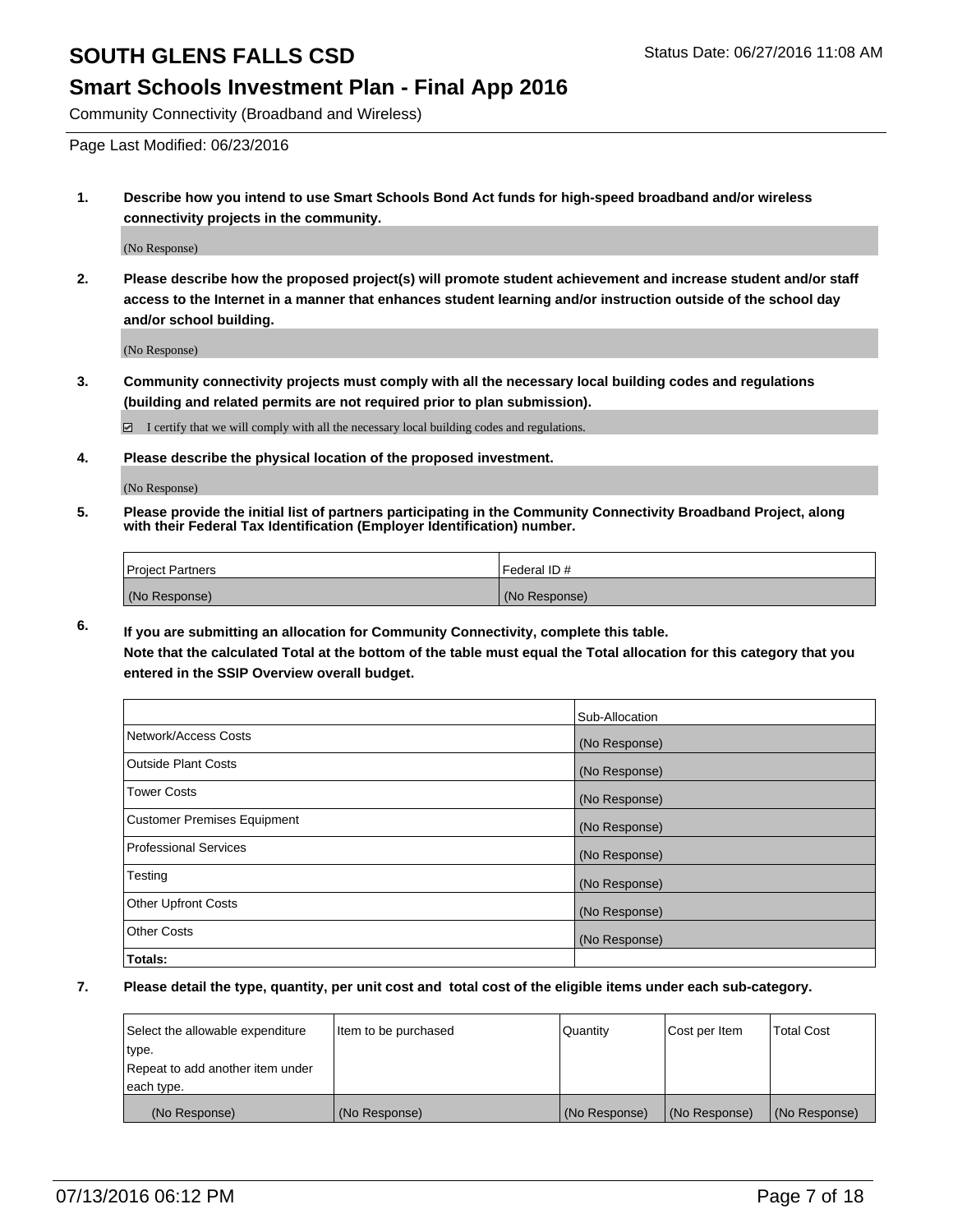### **Smart Schools Investment Plan - Final App 2016**

Classroom Learning Technology

Page Last Modified: 06/23/2016

**1. In order for students and faculty to receive the maximum benefit from the technology made available under the Smart Schools Bond Act, their school buildings must possess sufficient connectivity infrastructure to ensure that devices can be used during the school day. Smart Schools Investment Plans must demonstrate that sufficient infrastructure that meets the Federal Communications Commission's 100 Mbps per 1,000 students standard currently exists in the buildings where new devices will be deployed, or is a planned use of a portion of Smart Schools Bond Act funds, or is under development through another funding source.**

**Smart Schools Bond Act funds used for technology infrastructure or classroom technology investments must increase the number of school buildings that meet or exceed the minimum speed standard of 100 Mbps per 1,000 students and staff within 12 months. This standard may be met on either a contracted 24/7 firm service or a "burstable" capability. If the standard is met under the burstable criteria, it must be:**

**1. Specifically codified in a service contract with a provider, and**

**2. Guaranteed to be available to all students and devices as needed, particularly during periods of high demand, such as computer-based testing (CBT) periods.**

**Please describe how your district already meets or is planning to meet this standard within 12 months of plan submission.**

District enrollment in October 2015 was 3,221 and expected to remain close to 3,225. The district will exceed the FCC minimum speed standard of 100 Mbps per 1,000 students in our 6 educational buildings. Each building is connected to other building using Time Warner Cable (TWC) 1GB fiber, and the middle and high schools are connected using a 2GB fiber. The high school has 2 connections to the internet, a 100MB connection from NERIC and a 50MB connection from First Light. The middle school has a dedicated 100MB connection from First Light.

#### **1a. If a district believes that it will be impossible to meet this standard within 12 months, it may apply for a waiver of this requirement, as described on the Smart Schools website. The waiver must be filed and approved by SED prior to submitting this survey.**

 $\Box$  By checking this box, you are certifying that the school district has an approved waiver of this requirement on file with the New York State Education Department.

### **2. Connectivity Speed Calculator (Required)**

|                         | Number of<br><b>Students</b> | Multiply by<br>100 Kbps | Divide by 1000 Current Speed<br>to Convert to<br>Required<br>Speed in Mb | lin Mb | Expected<br>Speed to be<br>Attained Within Required<br>12 Months | <b>Expected Date</b><br>l When<br>Speed Will be<br>Met |
|-------------------------|------------------------------|-------------------------|--------------------------------------------------------------------------|--------|------------------------------------------------------------------|--------------------------------------------------------|
| <b>Calculated Speed</b> | 3,200                        | 320,000                 | 320                                                                      | 400    | (No<br>Response)                                                 | (No<br>Response)                                       |

#### **3. If the district wishes to have students and staff access the Internet from wireless devices within the school building, or in close proximity to it, it must first ensure that it has a robust Wi-Fi network in place that has sufficient bandwidth to meet user demand.**

**Please describe how you have quantified this demand and how you plan to meet this demand.**

South Glens Falls is proposing an upgrade and expansion of the existing network. The Middle and Senior High Schools will have core switches replaced. In all 6 educational buildings the fiber optic connection between main date frame and intermdeiate frame will be improved. Each building will be connected to the other buildings using Time Warner Cable (TWC) 1GB fiber, and the middle and high schools are connected using a 2GB fiber. The high school has 2 connections to the internet, a 100MB connection from NERIC and a 50MB connection from First Light. The middle school has a dedicated 100MB connection from First Light. The wireless network will receive an upgrade throughout the district. The access points will be updated to newer standards to increase speed to devices. Additional acess poinst will be added to provide full coverage in all buildings, providing a simultaneous experience regardless of location.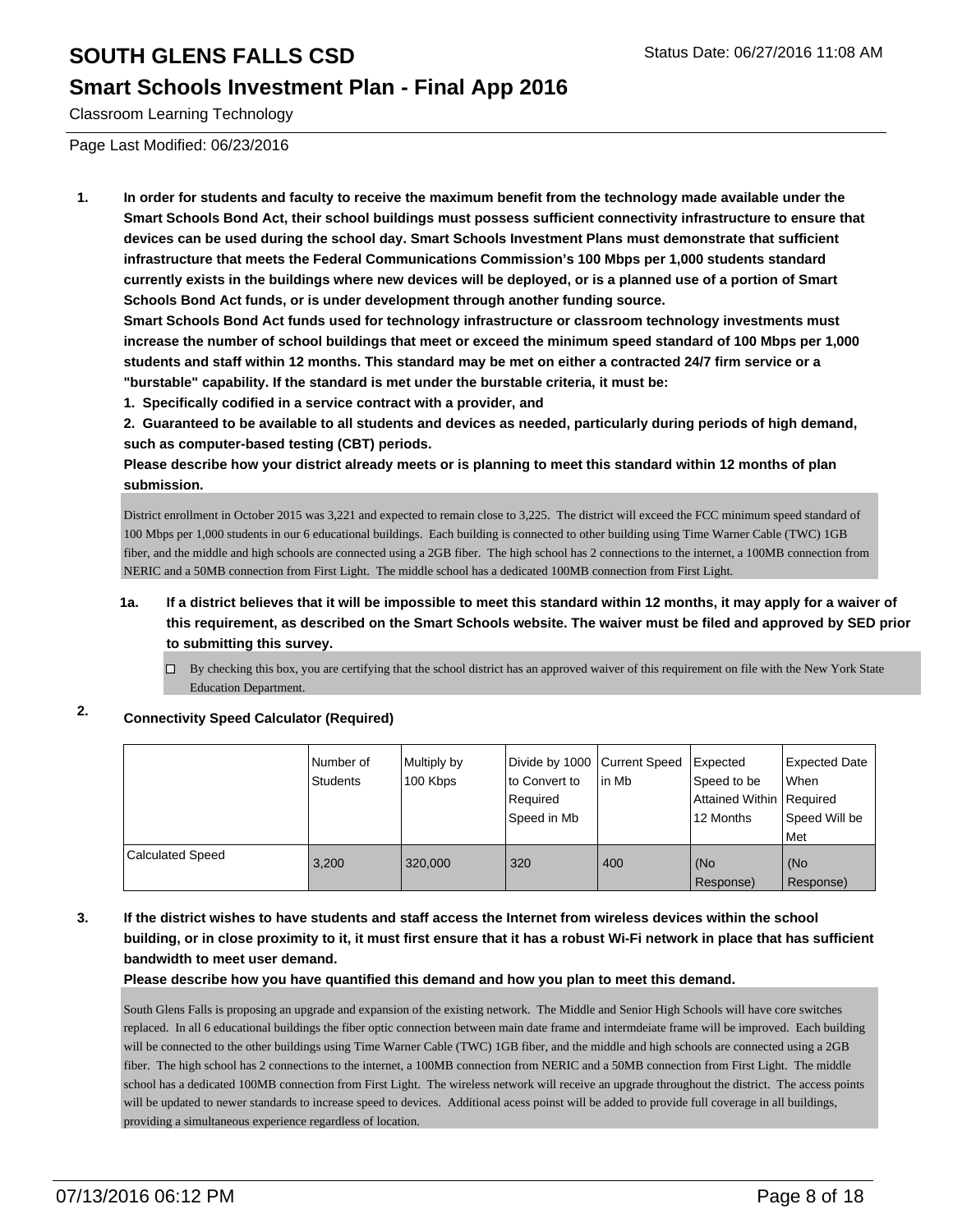### **Smart Schools Investment Plan - Final App 2016**

Classroom Learning Technology

Page Last Modified: 06/23/2016

**4. All New York State public school districts are required to complete and submit an Instructional Technology Plan survey to the New York State Education Department in compliance with Section 753 of the Education Law and per Part 100.12 of the Commissioner's Regulations.**

**Districts that include educational technology purchases as part of their Smart Schools Investment Plan must have a submitted and approved Instructional Technology Plan survey on file with the New York State Education Department.**

- By checking this box, you are certifying that the school district has an approved Instructional Technology Plan survey on file with the New York State Education Department.
- **5. Describe the devices you intend to purchase and their compatibility with existing or planned platforms or systems. Specifically address the adequacy of each facility's electrical, HVAC and other infrastructure necessary to install and support the operation of the planned technology.**

In the next 3-5 years the district will have 1:1 capability for students 6-12 with district issued Chromebooks, purchased with Smart Schools funds. In December 2016 voters approved a \$57.8 capital project that includes additions to the Senior High School and Ballard Elementary, updated technology infastructure, technology equipment, safety and security systems and energy efficiencies that it conjunction with the Smart Schools funds will ensure better electrical and other infrasturcture to support additional technology. The Middle and Senior High Schools will have core switches replaced with Smart School funds. In all 6 educational buildings the fiber optic connection between main date frame and intermdeiate frame will be improved. This will ensure power requirements and connectivity will support all students with 1:1 devices.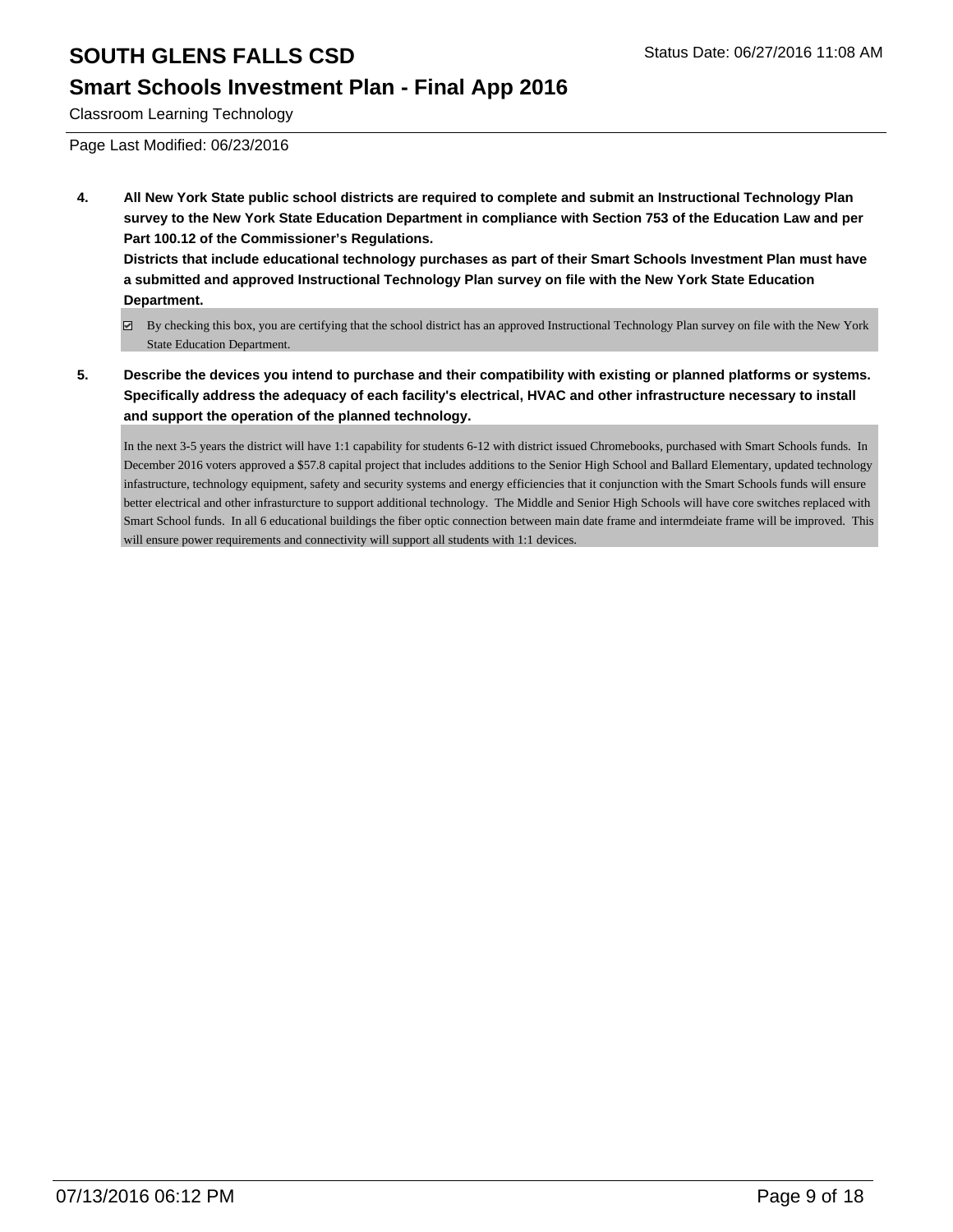### **Smart Schools Investment Plan - Final App 2016**

Classroom Learning Technology

Page Last Modified: 06/23/2016

- **6. Describe how the proposed technology purchases will:**
	- **> enhance differentiated instruction;**
	- **> expand student learning inside and outside the classroom;**
	- **> benefit students with disabilities and English language learners; and**
	- **> contribute to the reduction of other learning gaps that have been identified within the district.**

**The expectation is that districts will place a priority on addressing the needs of students who struggle to succeed in a rigorous curriculum. Responses in this section should specifically address this concern and align with the district's Instructional Technology Plan (in particular Question 2 of E. Curriculum and Instruction: "Does the district's instructional technology plan address the needs of students with disabilities to ensure equitable access to instruction, materials and assessments?" and Question 3 of the same section: "Does the district's instructional technology plan address the provision of assistive technology specifically for students with disabilities to ensure access to and participation in the general curriculum?"**

- 1. Universal design principles will be applied to new learning spaces, to improve instructional technology access and use by all students. Along with the work we are doing here, our district is also involved in a 57.8 million dollar capital project. We are renovated spaces in all 6 of our buildings. Classroom renovation is focused on student-centered engagement. Students in grade 6-12 will be going 1:1 with Chromebooks and we will be making the classroom spaces more conducive to collaboration for students. There will be multiples points of presentation in every room and we will training teachers on how to use the resources to differentiate instruction. One such example is to explore flipped classrooms pathways so that students are able to work together while in the classroom.
- 2. As part of our 1:1 initiative in SGF, students will be allowed to take their Chromebook home so that they have the resources to do work after school hours. We will be providing extra time for students to access the wireless after school hours and we are providing parents an interactive map of wifi access points around our community.
- Integration of technology may include digital tools and resources that make information more readily accessible to all students. Current levels of 3. support for students with disabilities will be continued, including an assistive technology specialist and purchase/licensing of technologies specified in student Individualized Education Plans. Students in our 12:1:1 classrooms will have designated Chromebook carts and will be learning how to use Google tools to help them. For our ELL population (about 10 students), we are providing them with software to help them during their English classrooms.
- 4. Our BOE has set academic targets that meet the needs of our students K-12. These targets encompass skills that are necessary to read, write, and compute on grade level. They also include targets for passing and graduation rate. Giving students the technology resources will enhance the learning in every classroom in the district. It will give all students the tools that they need to research information and support the curriculum at every level. As an example, we continue to research programs that support our ELA and Math curriculum. Most recently, we have purchased site licenses for two programs, Reading A to Z and Front Row. Both of these sites support the common core standards and align to our teaching. They both are cloud based and students need access to the internet and to computers often to use this. Our tech plan addresses the needs and will give students the capability to have the computers when they need so that there is a seamless transition in the classroom.
- **7. Where appropriate, describe how the proposed technology purchases will enhance ongoing communication with parents and other stakeholders and help the district facilitate technology-based regional partnerships, including distance learning and other efforts.**

We are expanding our communications in two ways through the use of the Smart Bonds funding.

- 1. Through our security upgrades, entire buildings will now be upgraded for full two-way communication to the rooms and offices. This will help
- us with our internal communications in an emergency situation and on a daily basis when contacting students and teachers.

2. Because we are enhancing our wireless capability, teachers will be able to access our student management system throughout the building. This is the main way we communicate student information with our parents. Teachers will be able to post grades, period by period attendance,and assignments from anywhere in the district quickly and this will increase our timeliness to parents. Students and teachers will also be able to communicate with each other in real time through the use of technology. Through our technology plan, we are increasing wireless and the number of computers for student use at every level. Teachers and students will be trained on Google Apps for Education and will be using this frequently in the classroom setting for collaboration. Teachers will be able to comment on student work and students will be able to work on projects with each other at the same time. Currently in our system, we do not have the capacity for this.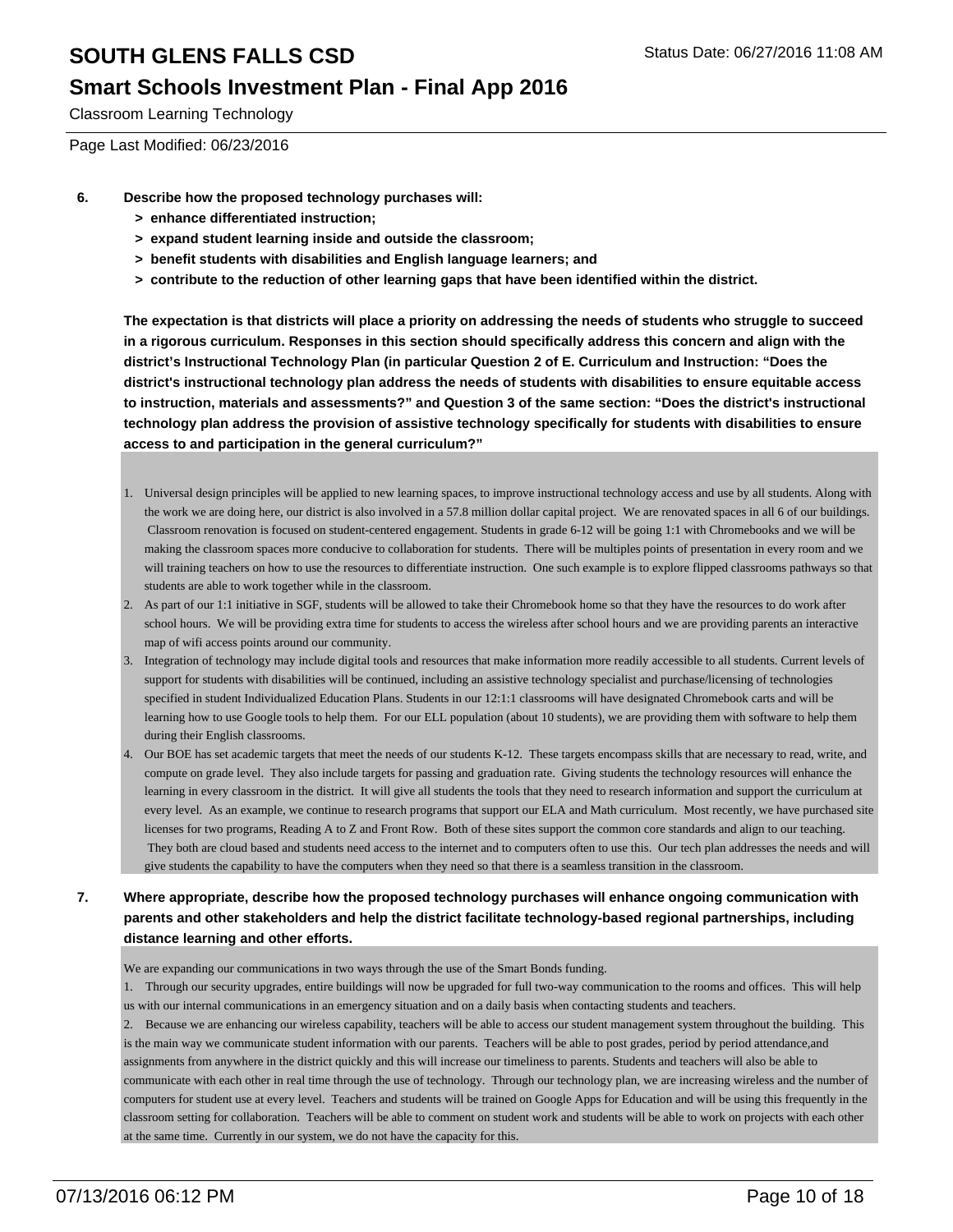#### **Smart Schools Investment Plan - Final App 2016**

Classroom Learning Technology

Page Last Modified: 06/23/2016

**8. Describe the district's plan to provide professional development to ensure that administrators, teachers and staff can employ the technology purchased to enhance instruction successfully.**

**Note: This response should be aligned and expanded upon in accordance with your district's response to Question 1 of F. Professional Development of your Instructional Technology Plan: "Please provide a summary of professional development offered to teachers and staff, for the time period covered by this plan, to support technology to enhance teaching and learning. Please include topics, audience and method of delivery within your summary."**

Professional learning opportunities will be differentiated (based on teacher need), targeted (based on learning objectives), and ongoing throughout the year.

Increased planning and communication will improve the effective utilization of Model Schools resources that are already included in the budget. Teachers will be asked to turn-key train and/or provide direct, integrated support for their peers when appropriate, based on access to external or prolonged professional development opportunities.

Surveys (including students), self-assessments, and administrator reflection will help determine specific topics, audience, and timing. Professional development will entail a variety of delivery methods, including one-on-one (coaching), traditional group workshops, self-directed and blended learning models. A commercial product may be considered to provide more efficient delivery of self-directed learning by teachers.

Topics may include, but are not limited to, the following: Programs that are already available in the district, including Google Apps, Google Classroom, AIMSweb, EducationCity, LinkIT, ReadingAtoZ, etc.

Devices that are already available in the district, including Chromebooks, iPads, document cameras, SMART boards, etc.

Content- or skill-specific technology integration, which may include specific apps or websites • Social media and internet safety

Management and organizational strategies for blended learning, one-to-one classrooms, etc.

Technology-enhanced project-based learning and deep learning opportunities

Newly acquired devices or programs, and new apps that are determined to be beneficial and linked to the district's educational goals

Basic technology competencies that are needed to address inadequacies in reaching the district's educational goals

The district is committed to providing support for our teachers as we continue to build our instructional technology capacity. Based on the topics listed above, great support is needed. In 2016-17, SGF will be adding a Technology Integration Specialist that will be focused on providing large group, small group, and individualized professional development to teachers based on their needs. We will also be assign some teachers the role of "tech mentor" which will give buildings lead tech teachers to assist with individual questions and needs.

| Topics (include but are not limited<br>to) | Audience               | Methods of Delivery                                                                                                 | Person Responsible                                                                                               |
|--------------------------------------------|------------------------|---------------------------------------------------------------------------------------------------------------------|------------------------------------------------------------------------------------------------------------------|
| <b>Using Chromebooks</b>                   | Teachers, Staff        | Conference Day large group<br>meetings<br>Small group follow-up                                                     | <b>Tech Department</b><br><b>Tech Integration Specialist</b><br><b>Building Principal</b>                        |
| Chromebook Camp for Students               | Middle School Students | $\frac{1}{2}$ day review of use of<br>chromebooks                                                                   | <b>Tech Department</b><br><b>Tech Integration Specialist</b><br><b>Building Principal</b>                        |
| Google Apps (Classroom, Drive,<br>etc.     | <b>Teachers</b>        | Conference Day large group<br>meetings<br>Small group follow-up<br>Classroom Modeling<br><b>Individual Meetings</b> | <b>Tech Department</b><br><b>Tech Integration Specialist</b><br><b>Building Principal</b><br><b>Tech Mentors</b> |

#### **9. Districts must contact the SUNY/CUNY teacher preparation program that supplies the largest number of the district's new teachers to request advice on innovative uses and best practices at the intersection of pedagogy and educational technology.**

 $\boxtimes$  By checking this box, you certify that you have contacted the SUNY/CUNY teacher preparation program that supplies the largest number of your new teachers to request advice on these issues.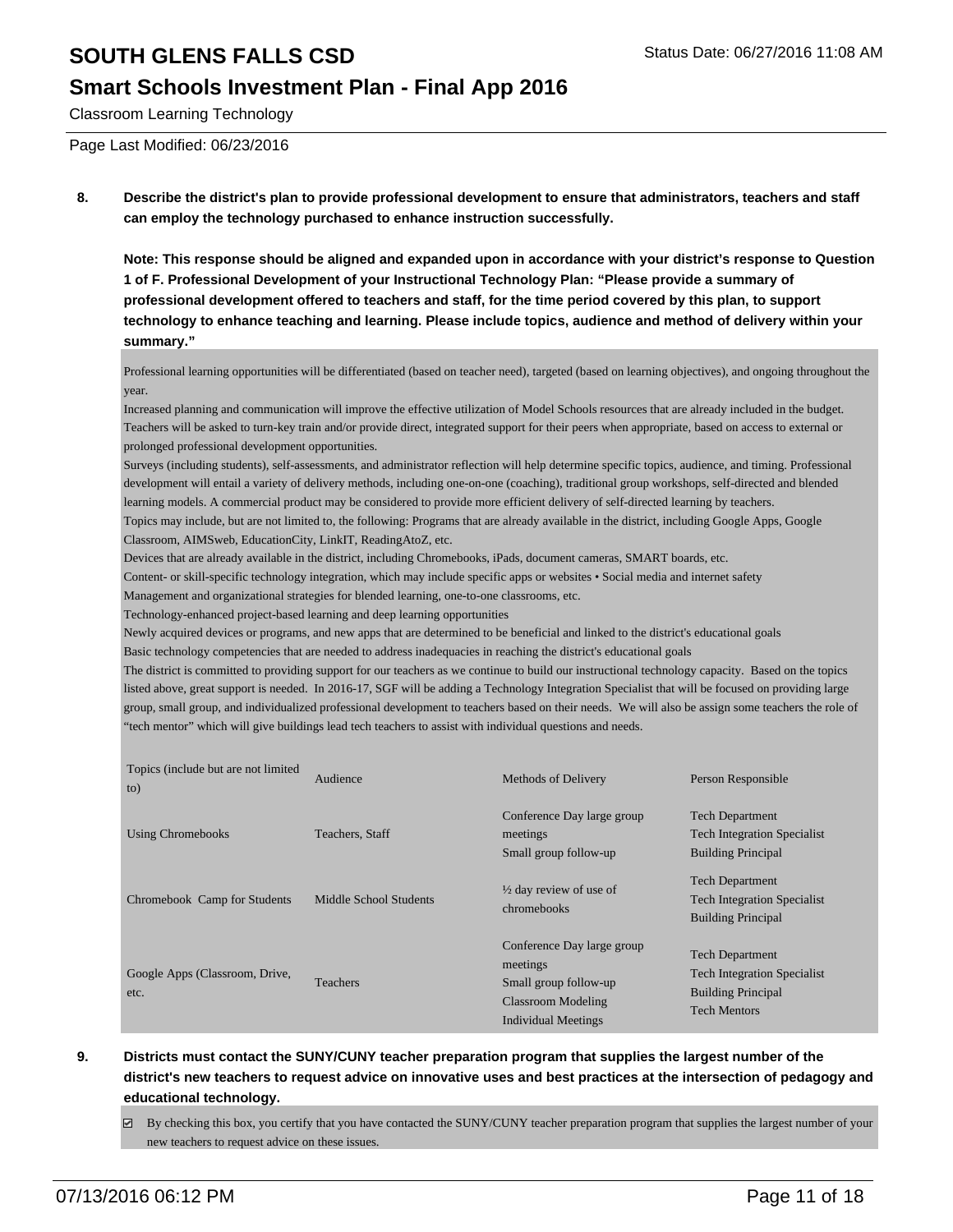### **Smart Schools Investment Plan - Final App 2016**

Classroom Learning Technology

Page Last Modified: 06/23/2016

**10. A district whose Smart Schools Investment Plan proposes the purchase of technology devices and other hardware must account for nonpublic schools in the district.**

**Are there nonpublic schools within your school district?**

- $\Box$  Yes
- **☑** No

#### **11. Nonpublic Classroom Technology Loan Calculator**

**The Smart Schools Bond Act provides that any Classroom Learning Technology purchases made using Smart Schools funds shall be lent, upon request, to nonpublic schools in the district. However, no school district shall be required to loan technology in amounts greater than the total obtained and spent on technology pursuant to the Smart Schools Bond Act and the value of such loan may not exceed the total of \$250 multiplied by the nonpublic school enrollment in the base year at the time of enactment. See:**

**http://www.p12.nysed.gov/mgtserv/smart\_schools/docs/Smart\_Schools\_Bond\_Act\_Guidance\_04.27.15\_Final.pdf.**

|                                       | 1. Classroom<br>Technology<br>Sub-allocation | 2. Public<br>Enrollment<br>$(2014 - 15)$ | 3. Nonpublic<br><b>Enrollment</b><br>(2014-15)                                                | l 4. Sum of<br>Public and<br>Nonpublic | 15. Total Per<br>Pupil Sub-<br>lallocation | 6. Total<br>Nonpublic Loan<br>Amount |
|---------------------------------------|----------------------------------------------|------------------------------------------|-----------------------------------------------------------------------------------------------|----------------------------------------|--------------------------------------------|--------------------------------------|
|                                       |                                              |                                          |                                                                                               | Enrollment                             |                                            |                                      |
| Calculated Nonpublic Loan<br>  Amount |                                              |                                          | (No Response)   (No Response)   (No Response)   (No Response)   (No Response)   (No Response) |                                        |                                            |                                      |

**12. To ensure the sustainability of technology purchases made with Smart Schools funds, districts must demonstrate a long-term plan to maintain and replace technology purchases supported by Smart Schools Bond Act funds. This sustainability plan shall demonstrate a district's capacity to support recurring costs of use that are ineligible for Smart Schools Bond Act funding such as device maintenance, technical support, Internet and wireless fees, maintenance of hotspots, staff professional development, building maintenance and the replacement of incidental items. Further, such a sustainability plan shall include a long-term plan for the replacement of purchased devices and equipment at the end of their useful life with other funding sources.**

 $\boxtimes$  By checking this box, you certify that the district has a sustainability plan as described above.

**13. Districts must ensure that devices purchased with Smart Schools Bond funds will be distributed, prepared for use, maintained and supported appropriately. Districts must maintain detailed device inventories in accordance with generally accepted accounting principles.**

By checking this box, you certify that the district has a distribution and inventory management plan and system in place.

**14. If you are submitting an allocation for Classroom Learning Technology complete this table. Note that the calculated Total at the bottom of the table must equal the Total allocation for this category that you entered in the SSIP Overview overall budget.**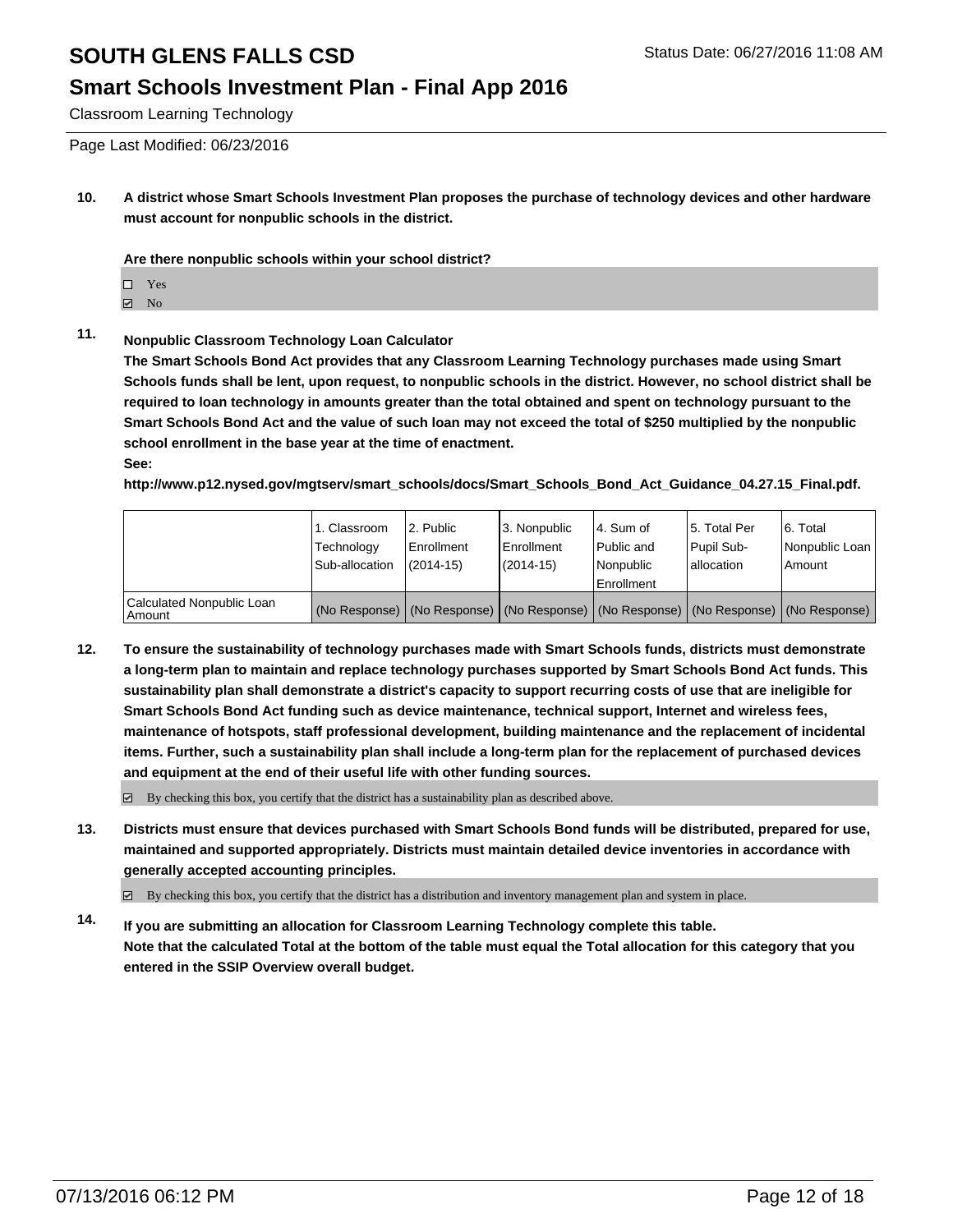## **Smart Schools Investment Plan - Final App 2016**

Classroom Learning Technology

Page Last Modified: 06/23/2016

|                          | Sub-Allocation |
|--------------------------|----------------|
| Interactive Whiteboards  | (No Response)  |
| <b>Computer Servers</b>  | (No Response)  |
| <b>Desktop Computers</b> | (No Response)  |
| <b>Laptop Computers</b>  | 86,326         |
| <b>Tablet Computers</b>  | $\overline{0}$ |
| <b>Other Costs</b>       | (No Response)  |
| <b>Totals:</b>           | 86,326.00      |

| Select the allowable expenditure | I Item to be Purchased | Quantity | Cost per Item | <b>Total Cost</b> |
|----------------------------------|------------------------|----------|---------------|-------------------|
| type.                            |                        |          |               |                   |
| Repeat to add another item under |                        |          |               |                   |
| each type.                       |                        |          |               |                   |
| <b>Laptop Computers</b>          | Chromebooks            | 325      | 266           | 86,326            |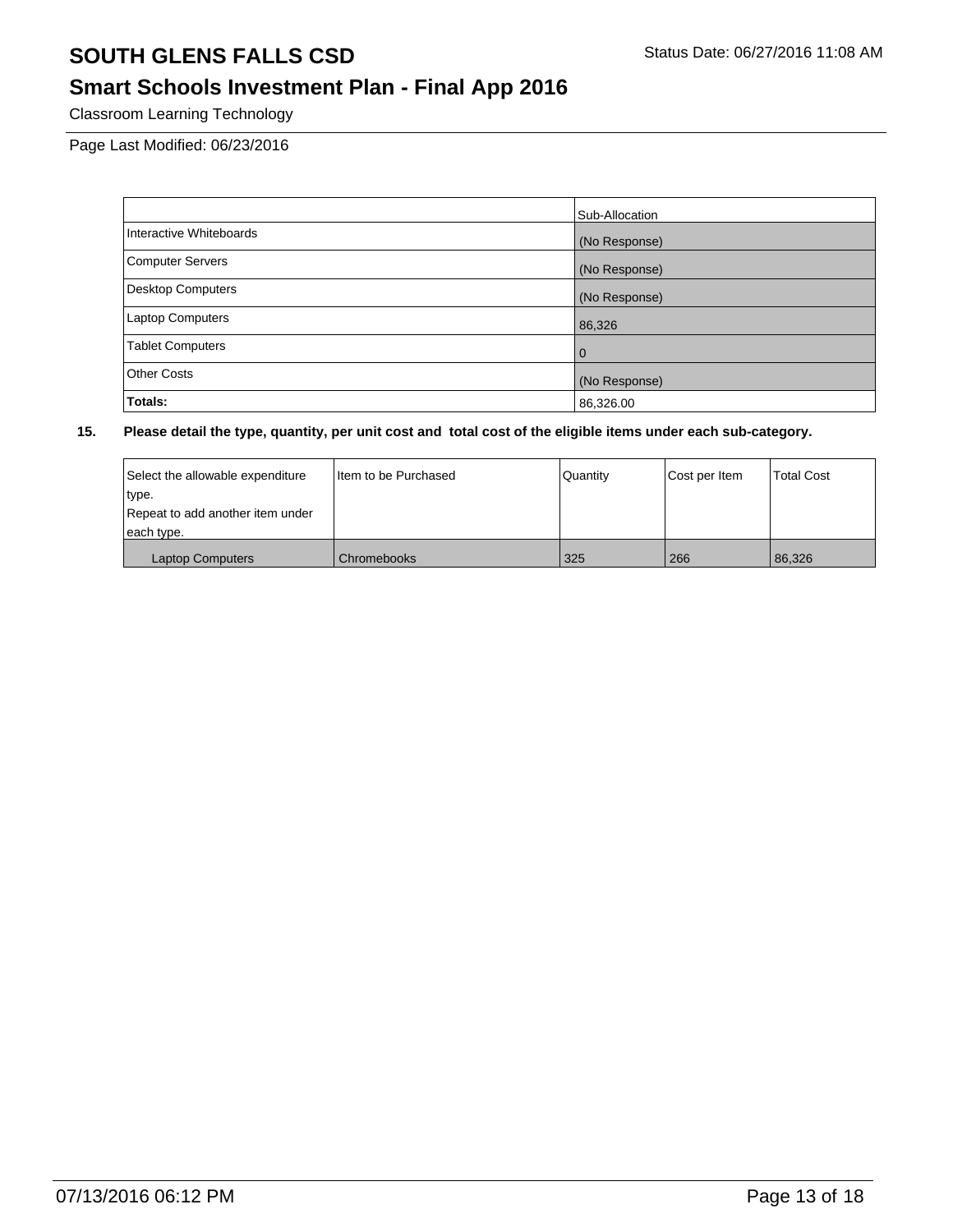#### **Smart Schools Investment Plan - Final App 2016**

Pre-Kindergarten Classrooms

Page Last Modified: 06/23/2016

**1. Provide information regarding how and where the district is currently serving pre-kindergarten students and justify the need for additional space with enrollment projections over 3 years.**

(No Response)

- **2. Describe the district's plan to construct, enhance or modernize education facilities to accommodate prekindergarten programs. Such plans must include:**
	- **Specific descriptions of what the district intends to do to each space;**
	- **An affirmation that pre-kindergarten classrooms will contain a minimum of 900 square feet per classroom;**
	- **The number of classrooms involved;**
	- **The approximate construction costs per classroom; and**
	- **Confirmation that the space is district-owned or has a long-term lease that exceeds the probable useful life of the improvements.**

(No Response)

**3. Smart Schools Bond Act funds may only be used for capital construction costs. Describe the type and amount of additional funds that will be required to support ineligible ongoing costs (e.g. instruction, supplies) associated with any additional pre-kindergarten classrooms that the district plans to add.**

(No Response)

**4. All plans and specifications for the erection, repair, enlargement or remodeling of school buildings in any public school district in the State must be reviewed and approved by the Commissioner. Districts that plan capital projects using their Smart Schools Bond Act funds will undergo a Preliminary Review Process by the Office of Facilities Planning.**

| <b>Project Number</b> |  |
|-----------------------|--|
| (No Response)         |  |

**5. If you have made an allocation for Pre-Kindergarten Classrooms, complete this table.**

**Note that the calculated Total at the bottom of the table must equal the Total allocation for this category that you entered in the SSIP Overview overall budget.**

|                                          | Sub-Allocation |
|------------------------------------------|----------------|
| Construct Pre-K Classrooms               | (No Response)  |
| Enhance/Modernize Educational Facilities | (No Response)  |
| <b>Other Costs</b>                       | (No Response)  |
| Totals:                                  |                |

| Select the allowable expenditure | litem to be purchased | Quantity      | Cost per Item | <b>Total Cost</b> |
|----------------------------------|-----------------------|---------------|---------------|-------------------|
| type.                            |                       |               |               |                   |
| Repeat to add another item under |                       |               |               |                   |
| each type.                       |                       |               |               |                   |
| (No Response)                    | (No Response)         | (No Response) | (No Response) | (No Response)     |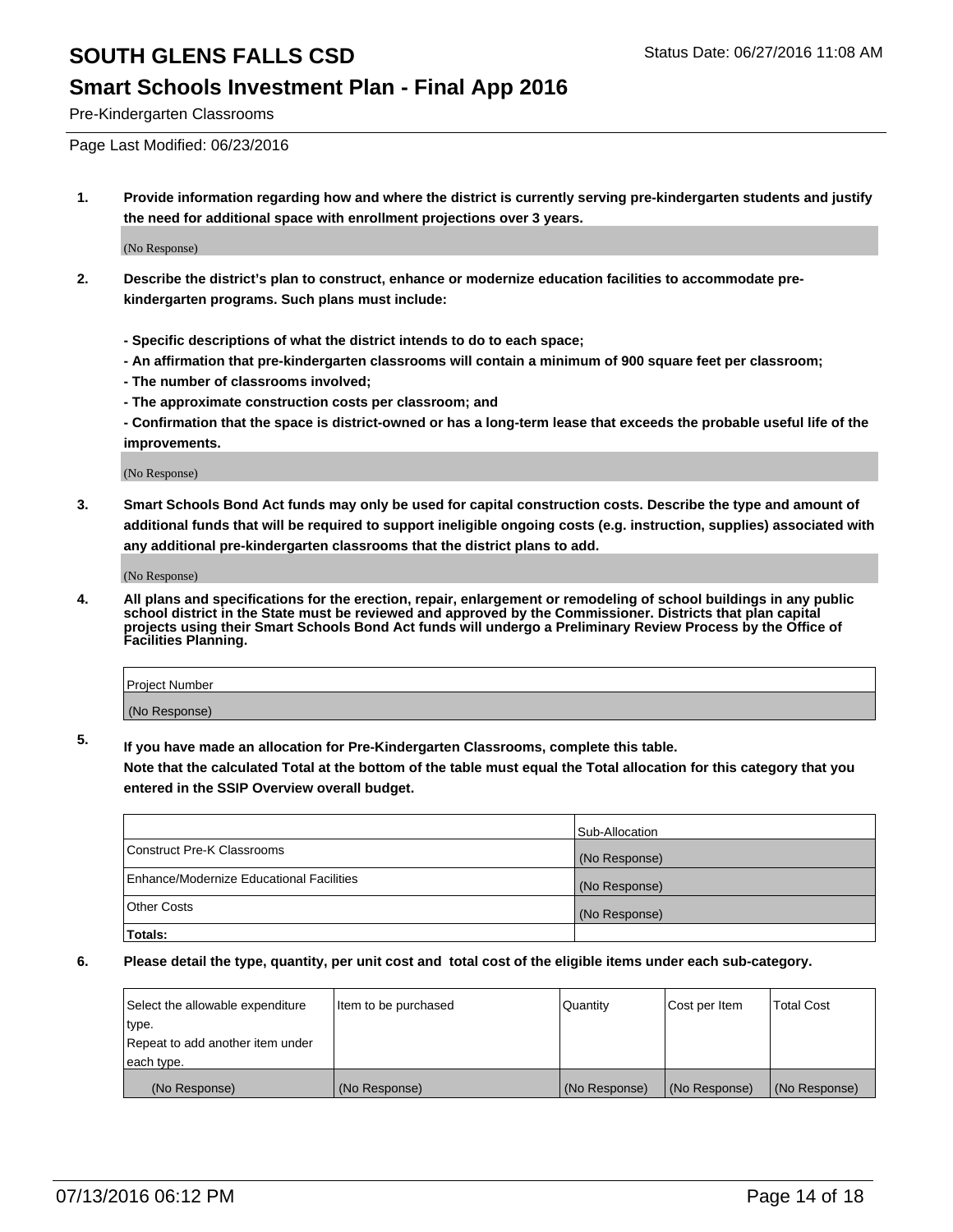#### **Smart Schools Investment Plan - Final App 2016**

Replace Transportable Classrooms

Page Last Modified: 06/23/2016

**1. Describe the district's plan to construct, enhance or modernize education facilities to provide high-quality instructional space by replacing transportable classrooms.**

(No Response)

**2. All plans and specifications for the erection, repair, enlargement or remodeling of school buildings in any public school district in the State must be reviewed and approved by the Commissioner. Districts that plan capital projects using their Smart Schools Bond Act funds will undergo a Preliminary Review Process by the Office of Facilities Planning.**

| <b>Project Number</b> |  |
|-----------------------|--|
| (No Response)         |  |

**3. For large projects that seek to blend Smart Schools Bond Act dollars with other funds, please note that Smart Schools Bond Act funds can be allocated on a pro rata basis depending on the number of new classrooms built that directly replace transportable classroom units.**

**If a district seeks to blend Smart Schools Bond Act dollars with other funds describe below what other funds are being used and what portion of the money will be Smart Schools Bond Act funds.**

(No Response)

**4. If you have made an allocation for Replace Transportable Classrooms, complete this table. Note that the calculated Total at the bottom of the table must equal the Total allocation for this category that you entered in the SSIP Overview overall budget.**

|                                                | Sub-Allocation |
|------------------------------------------------|----------------|
| Construct New Instructional Space              | (No Response)  |
| Enhance/Modernize Existing Instructional Space | (No Response)  |
| Other Costs                                    | (No Response)  |
| Totals:                                        |                |

| Select the allowable expenditure | Item to be purchased | Quantity      | Cost per Item | <b>Total Cost</b> |
|----------------------------------|----------------------|---------------|---------------|-------------------|
| type.                            |                      |               |               |                   |
| Repeat to add another item under |                      |               |               |                   |
| each type.                       |                      |               |               |                   |
| (No Response)                    | (No Response)        | (No Response) | (No Response) | (No Response)     |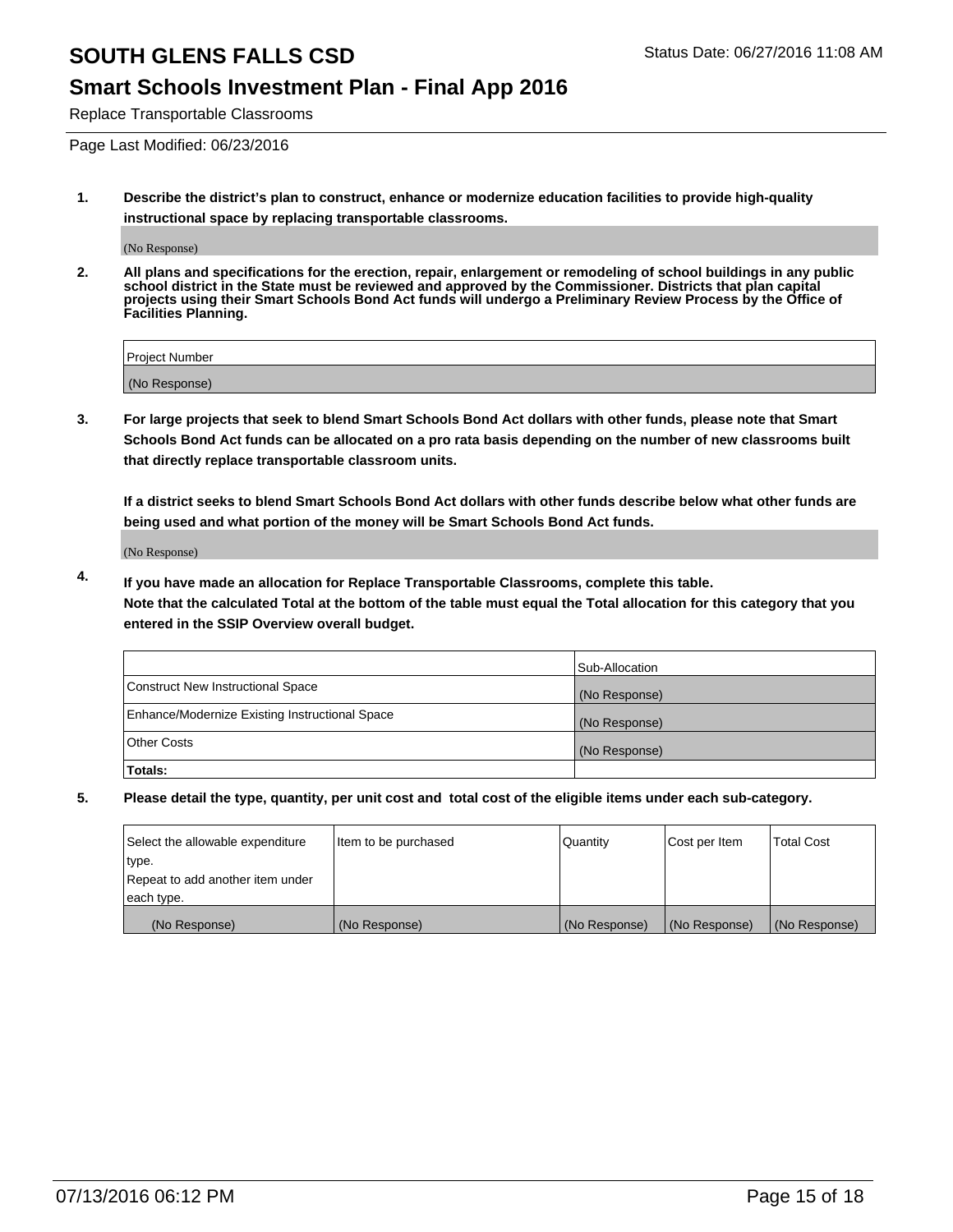#### **Smart Schools Investment Plan - Final App 2016**

High-Tech Security Features

Page Last Modified: 06/23/2016

#### **1. Describe how you intend to use Smart Schools Bond Act funds to install high-tech security features in school buildings and on school campuses.**

Smart Schools Bond Act funds will be used to install high-tech security features in all 6 school buildings and other district facilities. The district will integrate the security system, including PA and VOIP with network to view and monitor system. The improvements will provide a longer retention for video, incorporate VOIP system with 911 notification system and PA system. PA system will run on POE creating redundancy in case of power loss or emergency.

**2. All plans and specifications for the erection, repair, enlargement or remodeling of school buildings in any public school district in the State must be reviewed and approved by the Commissioner. Districts that plan capital projects using their Smart Schools Bond Act funds will undergo a Preliminary Review Process by the Office of Facilities Planning.** 

| <b>Project Number</b> |  |
|-----------------------|--|
| 521401047999003       |  |
| 521400017999BA1       |  |

- **3. Was your project deemed eligible for streamlined Review?**
	- **☑** Yes
	- $\square$  No
	- **3a. Districts with streamlined projects must certify that they have reviewed all installations with their licensed architect or engineer of record, and provide that person's name and license number. The licensed professional must review the products and proposed method of installation prior to implementation and review the work during and after completion in order to affirm that the work was code-compliant, if requested.**

By checking this box, you certify that the district has reviewed all installations with a licensed architect or engineer of record.

**4. Include the name and license number of the architect or engineer of record.**

| 'Name              | l License Number |
|--------------------|------------------|
| <b>Greg Klokiw</b> | 258631           |

**5. If you have made an allocation for High-Tech Security Features, complete this table. Note that the calculated Total at the bottom of the table must equal the Total allocation for this category that you entered in the SSIP Overview overall budget.**

|                                                      | Sub-Allocation |
|------------------------------------------------------|----------------|
| Capital-Intensive Security Project (Standard Review) | (No Response)  |
| <b>Electronic Security System</b>                    | 768,187        |
| <b>Entry Control System</b>                          | 27,000         |
| Approved Door Hardening Project                      | (No Response)  |
| <b>Other Costs</b>                                   | (No Response)  |
| Totals:                                              | 795,187.00     |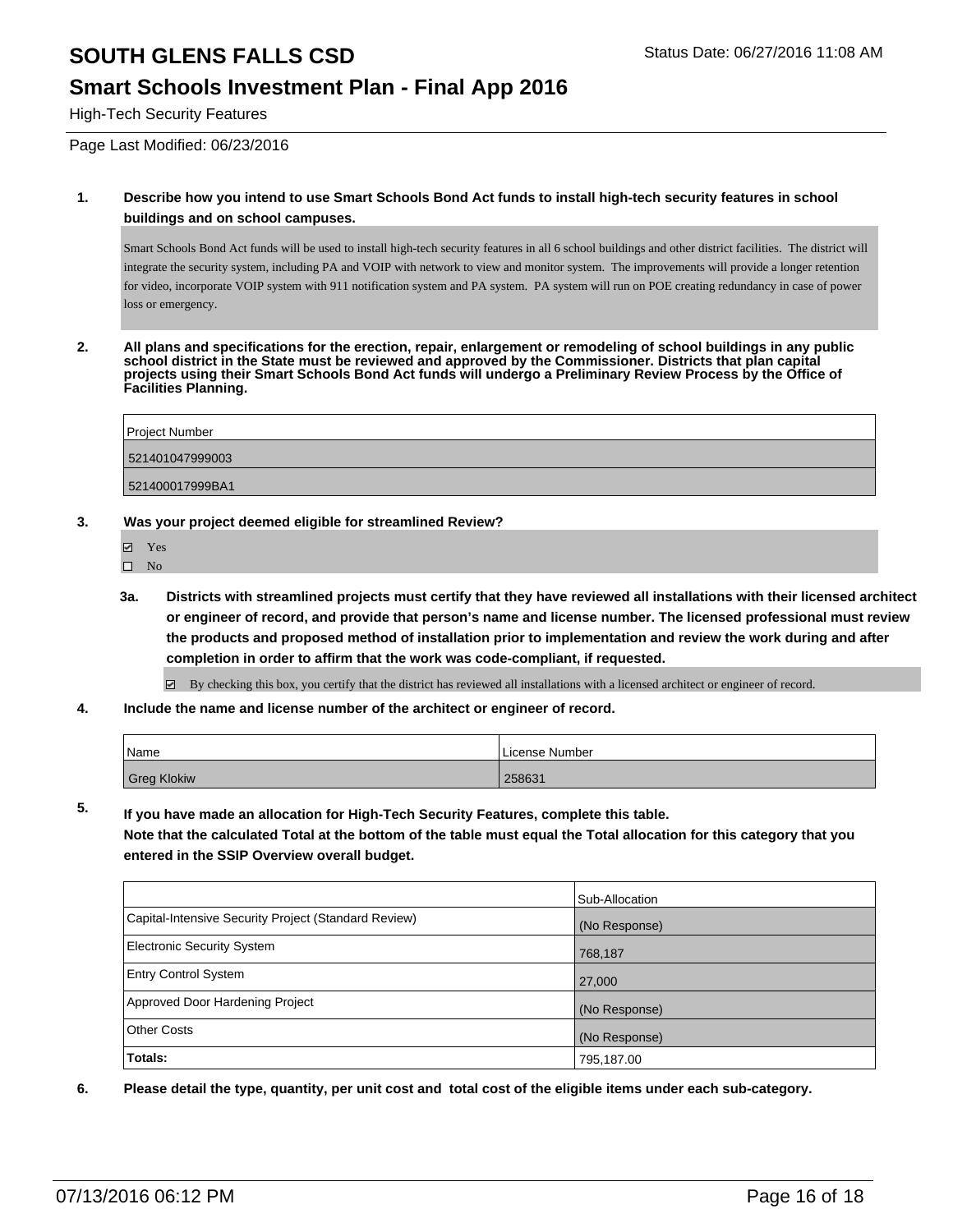# **Smart Schools Investment Plan - Final App 2016**

High-Tech Security Features

Page Last Modified: 06/23/2016

| Select the allowable expenditure<br>type.<br>Repeat to add another item under<br>each type. | Item to be purchased                                                | Quantity        | Cost per Item | <b>Total Cost</b> |
|---------------------------------------------------------------------------------------------|---------------------------------------------------------------------|-----------------|---------------|-------------------|
| <b>Entry Control System</b>                                                                 | Visitor Badge system                                                | 6               | 4,500         | 27,000            |
| <b>Electronic Security System</b>                                                           | District wide PA/VOIPClock Per Core<br>quote January 4, 2016        | 326             | 1,362         | 443,990           |
| <b>Electronic Security System</b>                                                           | District wide VOIP/PA speaker phone                                 | 397             | 220           | 87,543            |
| <b>Electronic Security System</b>                                                           | <b>Exterior Cameras 5 Megapixel Avigilon</b>                        | $\vert 3 \vert$ | 1,062         | 3,186             |
| <b>Electronic Security System</b>                                                           | Exterior Cameras 8 Megapixel Avigilon                               | 12              | 1,286         | 15,432            |
| <b>Electronic Security System</b>                                                           | Interior Cameras 5 Megapixel Avigilon                               | 26              | 948           | 24,648            |
| <b>Electronic Security System</b>                                                           | Outlets/patch cords-material                                        | 1162            | 53            | 61,429            |
| <b>Electronic Security System</b>                                                           | outlets/patch cords - installation                                  | 1162            | 86            | 99,538            |
| <b>Electronic Security System</b>                                                           | Cable & electric management - Closet<br>buildout - materials        | 9               | 774           | 6,966             |
| <b>Electronic Security System</b>                                                           | Cable & electric management Closet<br>buildout -installation        | 9               | 297           | 2,672             |
| <b>Electronic Security System</b>                                                           | Cabling & Fiber-Material - 24 strand<br>SM armored fiber, materials | $\overline{7}$  | 1,785         | 12.495            |
| <b>Electronic Security System</b>                                                           | Cabling & Fiber - 24 strand SM<br>Armored fiber, installation       | $\overline{7}$  | 1,470         | 10,288            |